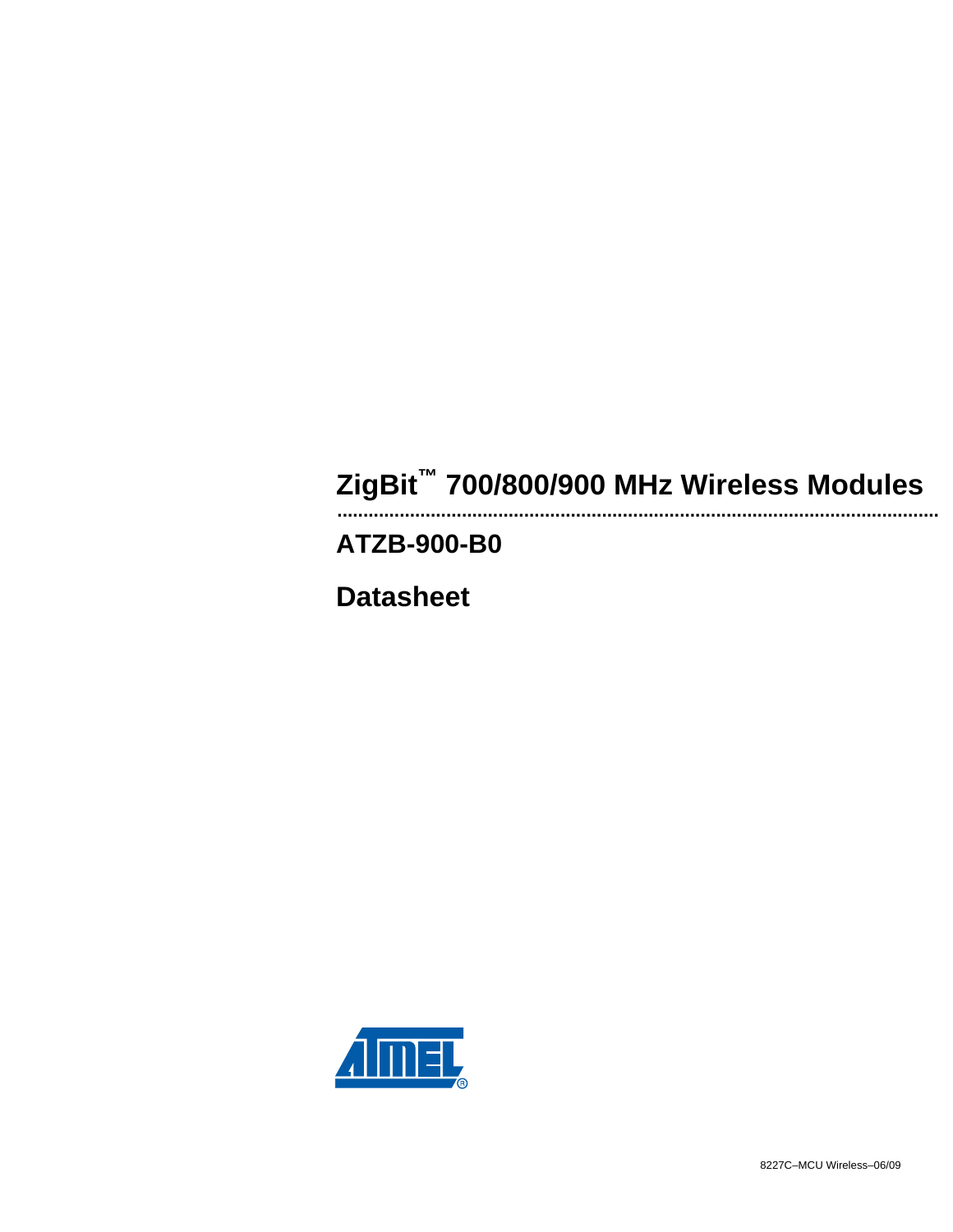

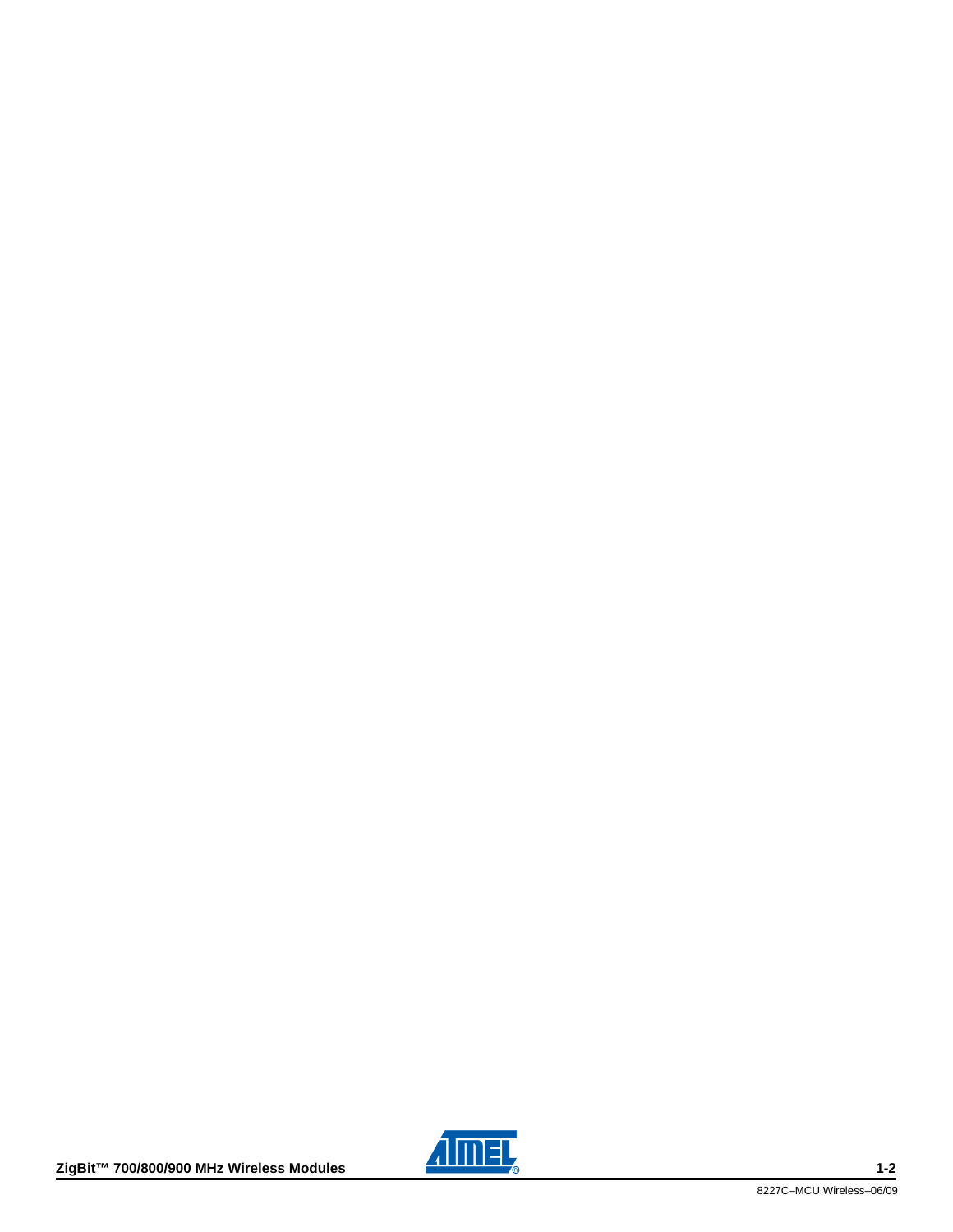Section 1

# **Section 2**

# **Section 3**

| 3.1 |       | $3-3$ |
|-----|-------|-------|
|     | 3.1.1 |       |
|     | 3.1.2 |       |
|     | 3.1.3 |       |
|     | 3.1.4 |       |
|     | 3.1.5 |       |
| 3.2 |       |       |
| 3.3 |       |       |
| 3.4 |       |       |
| 3.5 |       |       |
| 3.6 |       |       |
|     | 3.6.1 |       |

# Section 4

| 4.1 |  |  |  |  |
|-----|--|--|--|--|
|-----|--|--|--|--|



 $1 - i$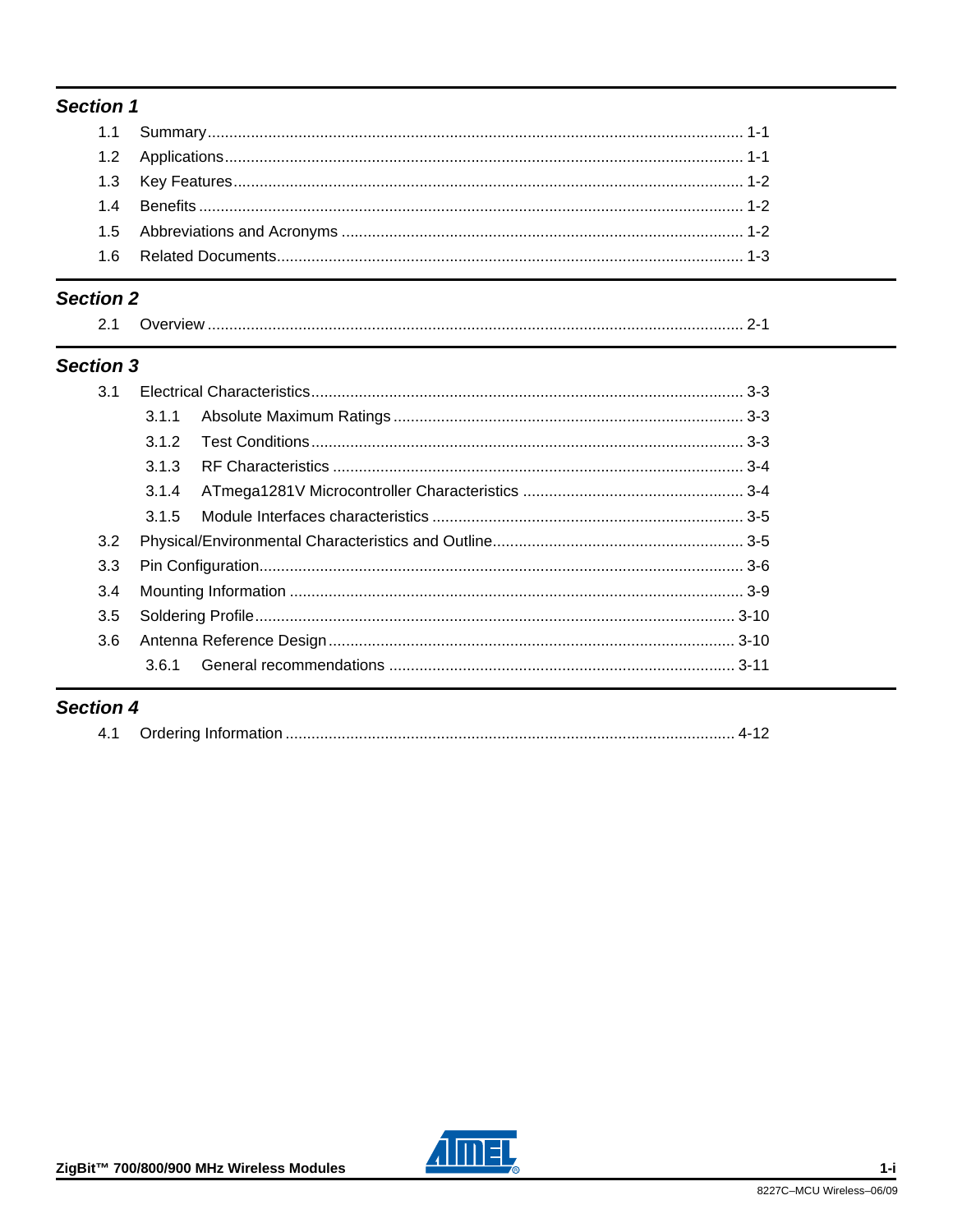<span id="page-3-0"></span>

# **Introduction**

#### <span id="page-3-1"></span>**1.1 Summary**

ZigBit™ 900 is an ultra-compact, extended range, low-power, high-sensitivity 784/868/915 MHz IEEE 802.15.4/ZigBee<sup>®</sup> OEM module, based on the innovative Atmel's mixed-signal hardware platform. It is designed for wireless sensing, control and data acquisition applications. ZigBit modules eliminate the need for costly and time-consuming RF development, and shortens time to market for a wide range of wireless applications.

This module is the latest addition to the ZigBit family also represented by 2.4 GHz modules ATZB-24- A2/B0 [1], and ATZB-A24-UFL/U0 [3].

#### <span id="page-3-2"></span>**1.2 Applications**

ZigBit 900 module is compatible with robust IEEE 802.15.4/ZigBee stack that supports a self-healing, self-organizing mesh network, while optimizing network traffic and minimizing power consumption. Atmel offers two stack configurations: BitCloud and SerialNet. BitCloud is a ZigBee PRO certified software development platform supporting reliable, scalable, and secure wireless applications running on Atmel's ZigBit modules. SerialNet allows programming of the module via serial AT-command interface.

The applications include, but are not limited to:

- **Building automation & monitoring**
	- **Lighting controls**
	- **Wireless smoke and CO detectors**
	- **Structural integrity monitoring**
- **HVAC monitoring & control**
- **Inventory management**
- **Environmental monitoring**
- **Security**
- **Water metering**
- **Industrial monitoring**
	- **Machinery condition and performance monitoring**
	- **Monitoring of plant system parameters such as temperature, pressure, flow, tank level, humidity, vibration, etc.**
- **Automated meter reading (AMR)**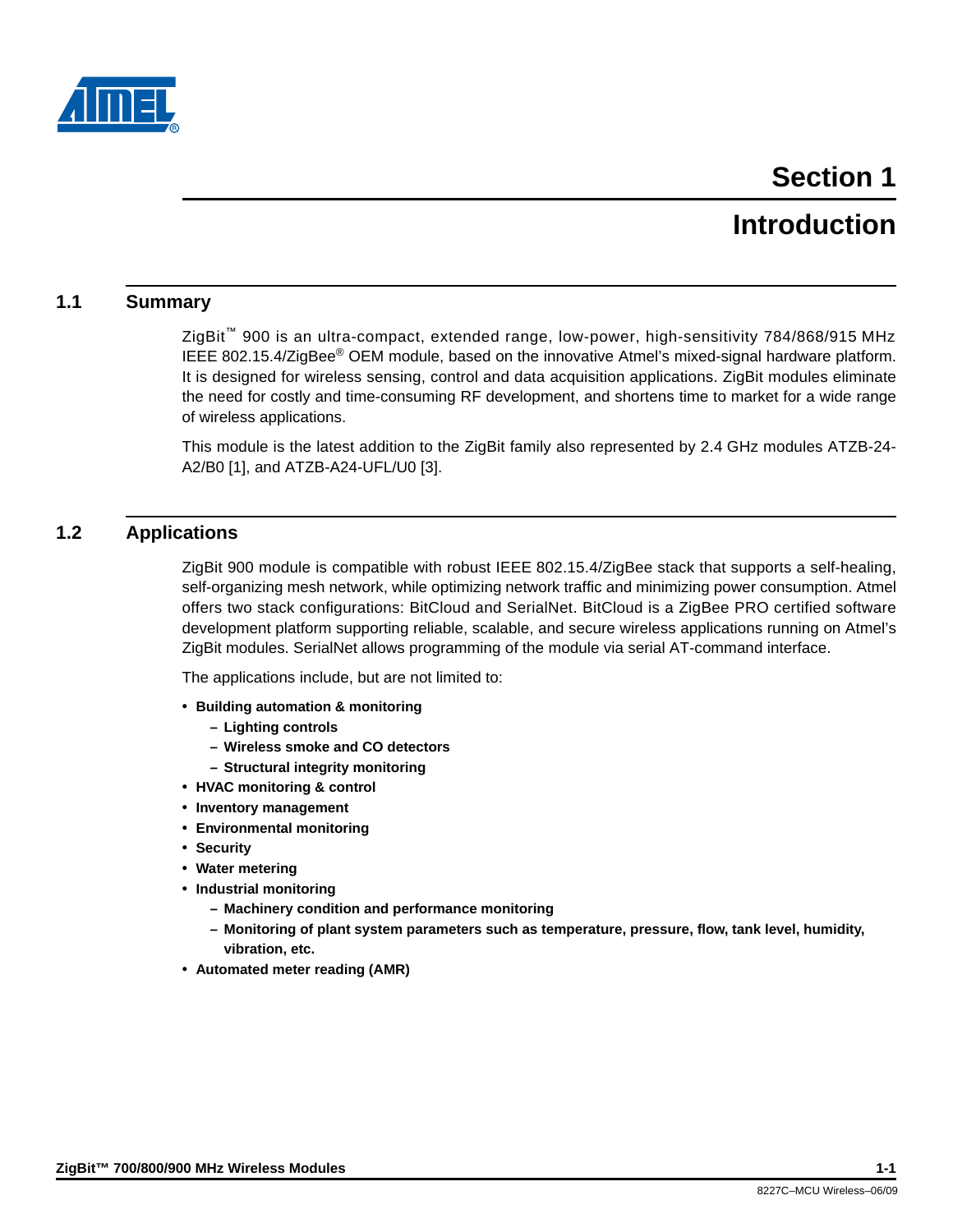#### <span id="page-4-0"></span>**1.3 Key Features**

- **Ultra compact size (18.8 x 13.5 mm)**
- **High RX sensitivity (-110 dBm)**
- **Outperforming link budget (120 dB)**
- **Up to 11 dBm output power**
- **Very low power consumption (< 6 µA in Sleep mode)**
- **Ample memory resources (128K bytes of flash memory, 8K bytes RAM, 4K bytes EEPROM)**
- **Wide range of interfaces (both analog and digital):**
	- **9 spare GPIO, 2 spare IRQ lines**
	- **4 ADC lines + 1 line for supply voltage control (up to 9 lines with JTAG disabled)**
	- **UART with CTS/RTS control**
	- **USART**
	- **I<sup>2</sup> C**
	- **SPI**
	- **1-Wire**
	- **Up to 30 lines configurable as GPIO**
- **Capability to write own MAC address into the EEPROM**
- **Optional antenna reference designs**
- **IEEE 802.15.4 compliant transceiver**
- **868 / 915 MHz band**
- **784 MHz Chinese band**
- **BitCloud embedded software, including serial bootloader and AT command set**

#### <span id="page-4-1"></span>**1.4 Benefits**

- **Over 6 km (4 miles) outdoor line-of-sight range**
- **Small physical footprint and low profile for optimum fit in even the smallest of devices**[\(1\)](#page-4-3)
- **Extended battery life**
- **Mesh networking capability**
- **Easy-to-use low cost Evaluation Kit**
- **Single source of support for HW and SW**

<span id="page-4-3"></span>Note: 1. The module is to be certified

### <span id="page-4-2"></span>**1.5 Abbreviations and Acronyms**

| ADC         | Analog-to -Digital Converter                        |
|-------------|-----------------------------------------------------|
| API         | Application Programming Interface                   |
| <b>BPSK</b> | Binary Phase-Shift Keying modulation scheme         |
| DC          | <b>Direct Current</b>                               |
| DTR.        | Data Terminal Ready                                 |
| EEPROM      | Electrically Erasable Programmable Read-Only Memory |
| ESD         | Electrostatic Discharge                             |
|             |                                                     |

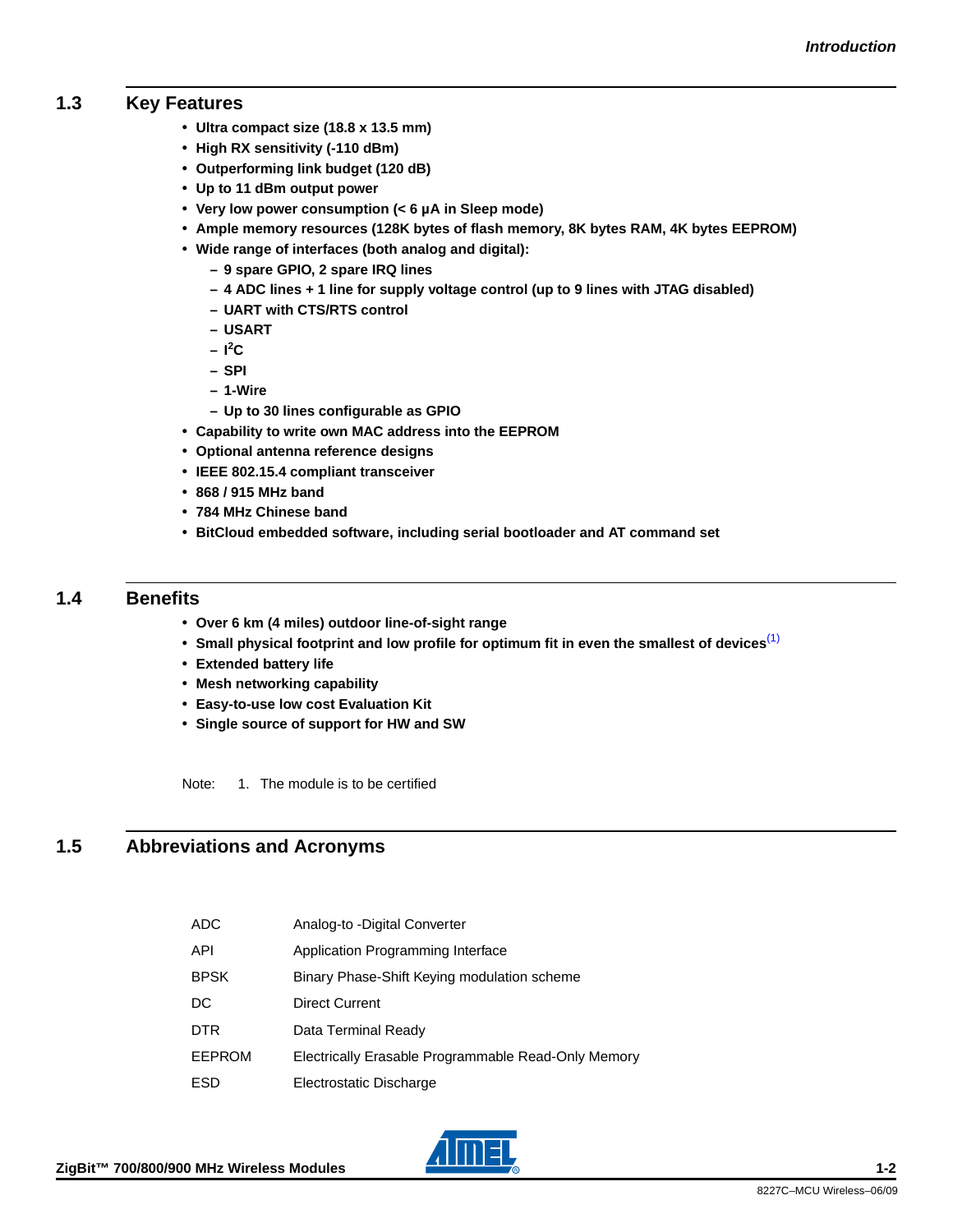| <b>GPIO</b>           | General Purpose Input/Output                                                                              |
|-----------------------|-----------------------------------------------------------------------------------------------------------|
| <b>HVAC</b>           | Heating, Ventilating and Air Conditioning                                                                 |
| <b>HW</b>             | Hardware                                                                                                  |
| $I^2C$                | Inter-Integrated Circuit                                                                                  |
| <b>IEEE</b>           | Institute of Electrical and Electrionics Engineers                                                        |
| IRQ.                  | <b>Interrupt Request</b>                                                                                  |
| <b>ISM</b>            | Industrial, Scientific and Medical radio band                                                             |
| <b>JTAG</b>           | Digital interface for debugging of embedded device, also known as IEEE 1149.1 standard<br>interface       |
| <b>MAC</b>            | Medium Access Control layer                                                                               |
| MCU                   | Microcontroller Unit. In this document it also means the processor, which is the core of ZigBit<br>module |
| O-QPSK                | Offset Quadrature Phase-Shift Keying modulation scheme                                                    |
| <b>OEM</b>            | Original Equipment Manufacturer                                                                           |
| <b>OTA</b>            | Over-The-Air upgrade                                                                                      |
| <b>PCB</b>            | <b>Printed Circuit Board</b>                                                                              |
| PER.                  | Package Error Ratio                                                                                       |
| <b>RAM</b>            | Random Access Memory                                                                                      |
| <b>RF</b>             | Radio Frequency                                                                                           |
| RTS/CTS               | Request to Send/ Clear to Send                                                                            |
| RX.                   | Receiver                                                                                                  |
| <b>SMA</b>            | Surface Mount Assembly                                                                                    |
| SPI                   | Serial Peripheral Interface                                                                               |
| SW                    | Software                                                                                                  |
| TTM                   | Time To Market                                                                                            |
| TX                    | Transmitter                                                                                               |
| <b>UART</b>           | Universal Asynchronous Receiver/Transmitter                                                               |
| <b>USART</b>          | Universal Synchronous/Asynchronous Receiver/Transmitter                                                   |
| <b>USB</b>            | <b>Universal Serial Bus</b>                                                                               |
| <b>ZDK</b>            | ZigBit Development Kit                                                                                    |
| ZigBee,<br>ZigBee PRO | Wireless networking standards targeted at low-power applications                                          |
| 802.15.4              | The IEEE 802.15.4-2006 standard applicable to low-rate wireless Personal Area Network                     |

### <span id="page-5-0"></span>**1.6 Related Documents**

- [1] ZigBit™ 2.4 GHz Wireless Modules ATZB-24-A2/B0 Datasheet. Atmel's doc8226.pdf
- [2] ZigBit™ Development Kit. User Guide. MeshNetics Doc. S-ZDK-451 TBD
- [3] ZigBit™ Amplified 2.4 GHz Wireless Modules datasheet. Atmel's doc8228.pdf

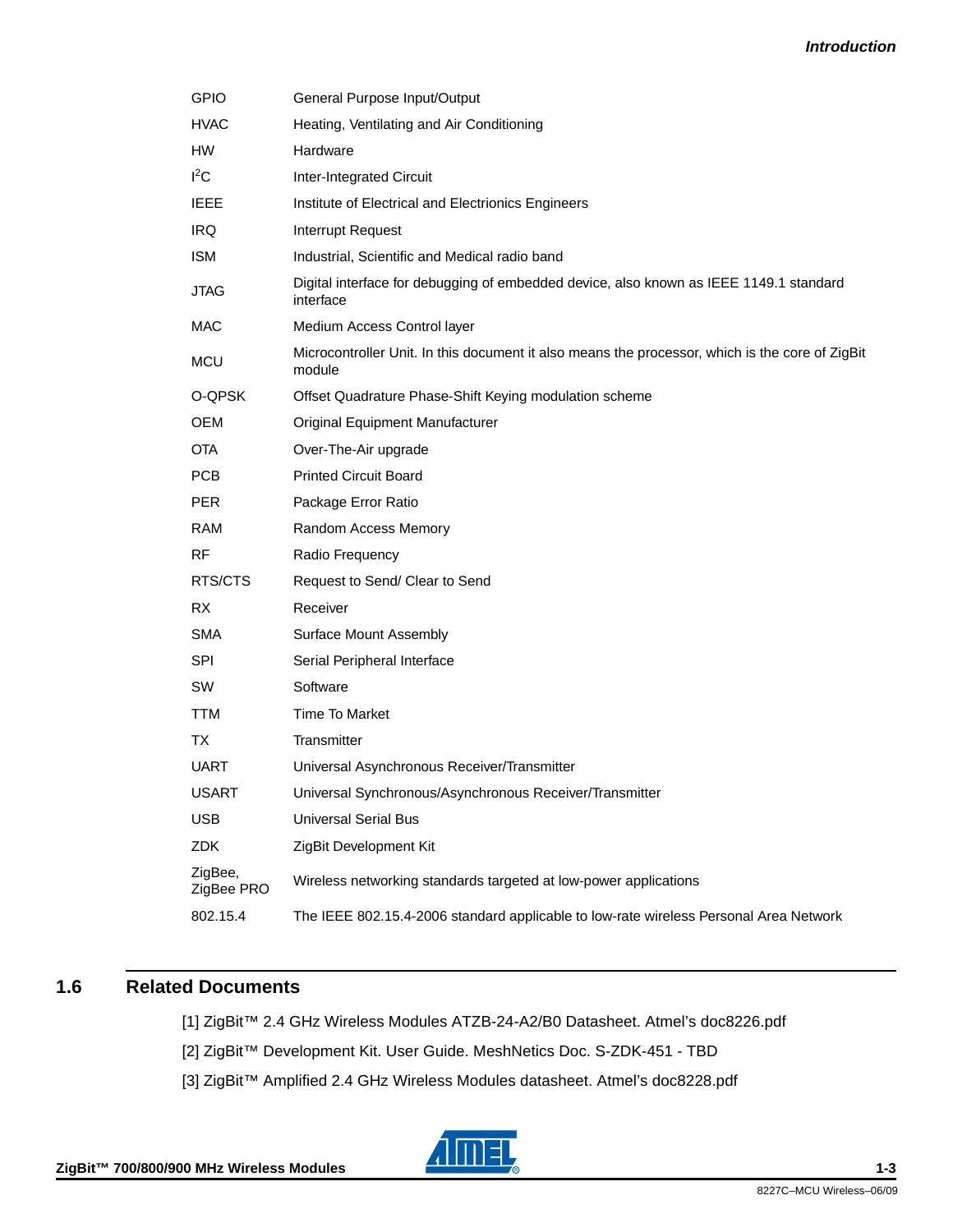[4] Atmel 8-bit AVR Microcontroller with 64K/128K/256K Bytes In-System Programmable Flash. 2549F AVR 04/06

[5] Atmel AT86RF212 Low Power 800/900 MHz Transceiver for IEEE 802.15.4b, Zigbee, and ISM Applications. Preliminary specification

[6] Ultra Small Surface Mount Coaxial Connectors - Low Profile 1.9mm or 2.4mm Mated Height. http://www.hirose.co.jp/cataloge\_hp/e32119372.pdf

[7] ZigBit 900 Development Kit. User's Guide. MeshNetics Doc. S-ZDK-451~03 TBD

[8] IEEE Std 802.15.4-2006 IEEE Standard for Information technology - Part 15.4 Wireless Medium Access Control (MAC) and Physical Layer (PHY) Specifications for Low-Rate Wireless Personal Area Networks (LR-WPANs)

[9] ZigBee Specification. ZigBee Document 053474r17, October 19, 2007

[10] BitCloud™ IEEE 802.15.4/ZigBee Software. AVR2050: BitCloud User Guide. Atmel's doc8199.pdf

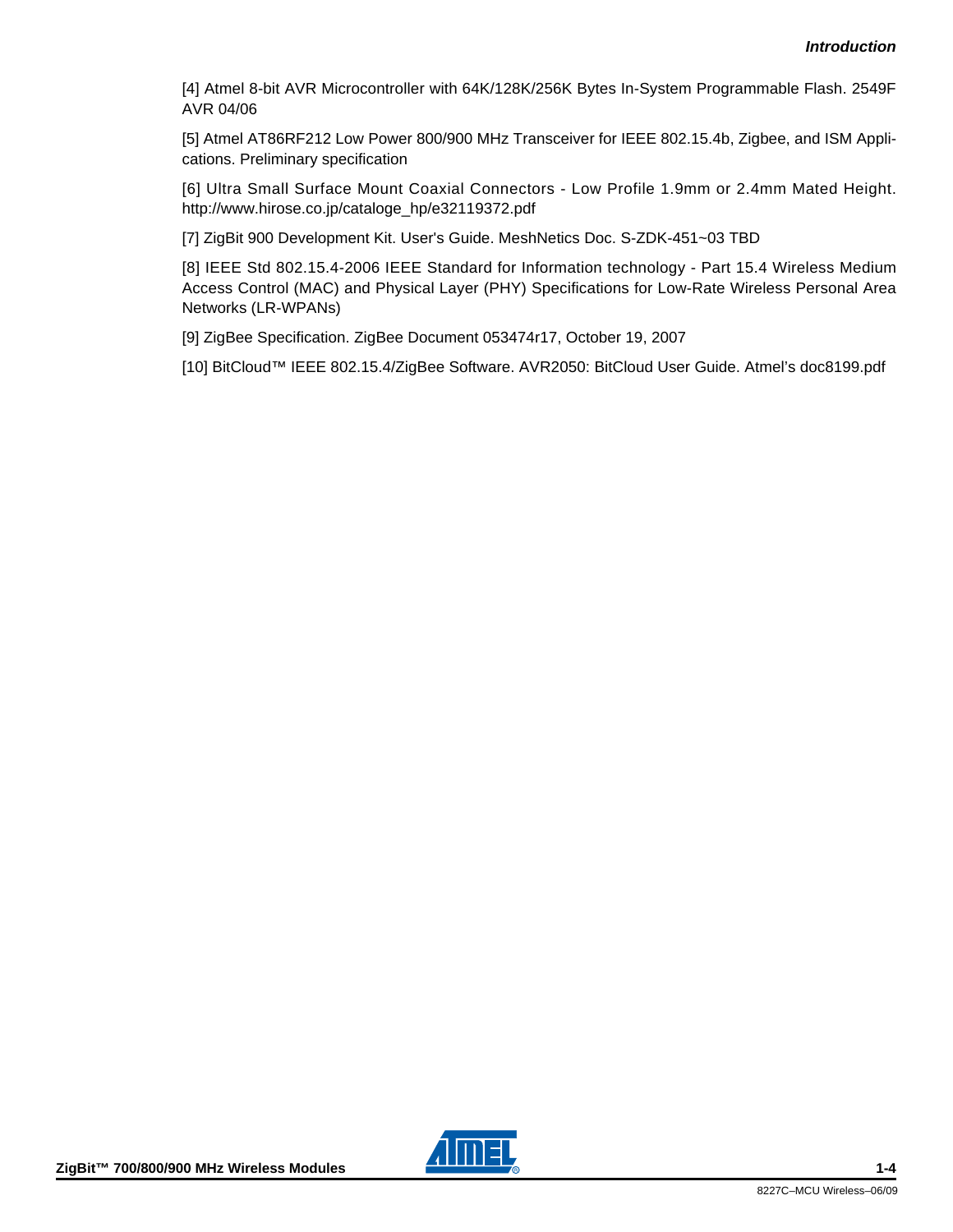

# <span id="page-7-0"></span>**Zigbit™700/800/900 MHz Wireless Modules Overview**

#### <span id="page-7-1"></span>**2.1 Overview**

ZigBit 900 is an extended-range low-power, a low-power, high-sensitivity IEEE 802.15.4/ ZigBee-compliant OEM module, which occupies less than a square inch. Based on a solid combination of Atmel's latest MCU Wireless hardware platform [5], power amplifier and low-noise amplifier, the ZigBit 900 offers superior radio performance, ultra-low power consumption and exceptional ease of integration.





ZigBit 900 contains Atmel's ATmega1281V Microcontroller [4] and AT86RF212 RF Transceiver [5]. The module features 128 Kbytes flash memory and 8 Kbytes RAM.

The ZigBit 900 already contains a complete RF/MCU-related design with all the necessary passive components included. The module can be easily mounted on a simple 2-layer PCB with a minimum of required external connection. Compared to a custom RF/MCU design, a module-based solution offers considerable savings in development time and NRE cost per unit during the design, prototyping, and mass production phases of product development.

To jumpstart evaluation and development, Atmel also offers a complete set of evaluation and development tools. The new ZigBit 900 Development Kit [7] comes with everything you need to create custom applications featuring ZigBit 900 module.

The kit features MeshBean development boards (ATZB-EVB-900-SMA) with an easy-to-access extension connector for attaching third party sensors and other peripherals, and a JTAG connector for easy application uploading and debugging.

The kit also includes reference applications to speed up application development, source code for hardware interface layer and reference drivers for the all the module interfaces, intuitive development environment from Atmel, and comprehensive set of application notes and product documentation.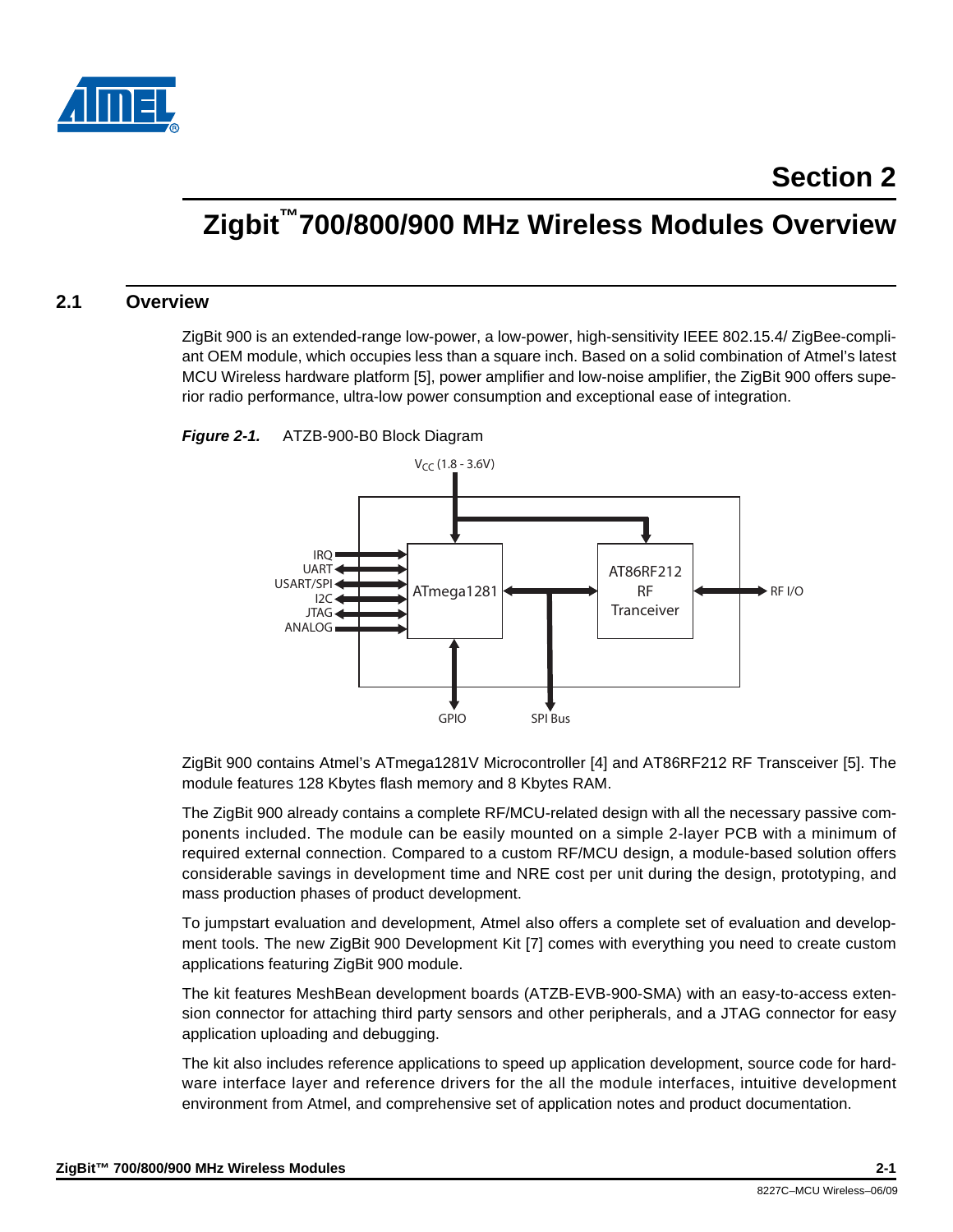ZigBit 900 modules come bundled with BitCloud, a 2<sup>nd</sup> generation embedded software stack from Atmel. BitCloud is fully compliant with ZigBee PRO and ZigBee standards for wireless sensing and control [8], [9], [10] and it provides an augmented set of APIs which, while maintaining 100% compliance with the standard, offer extended functionality designed with developer's convenience and ease-of-use in mind.

Depending on end-user design requirements, ZigBit 900 can operate as a self-contained sensor node, where it would function as a single MCU, or it can be paired with a host processor driving the module over a serial interface. In the former case, a user application may be used with the BitCloud software allowing customization of embedded applications through BitCloud's C API.

In the latter case, the host processor controls data transmission and manages module peripherals via an extensive set of SerialNet AT commands. Thus, no firmware customization is required for a successful module design-in. Additionally, third-party sensors can be connected directly to the module, thus expanding the existing set of peripheral interfaces.

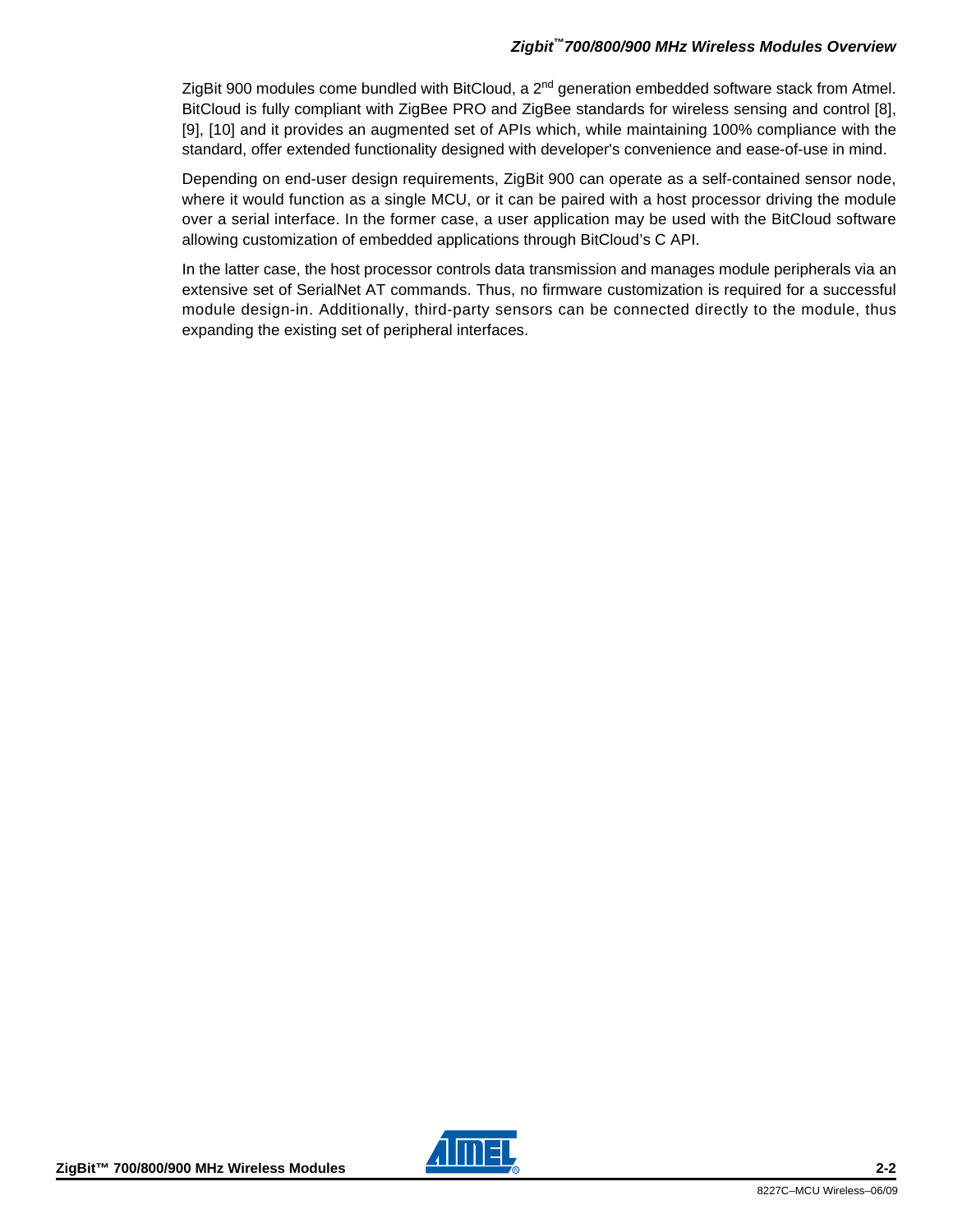<span id="page-9-0"></span>

# **Section 3**

# **Specifications**

#### <span id="page-9-1"></span>**3.1 Electrical Characteristics**

#### <span id="page-9-2"></span>**3.1.1 Absolute Maximum Ratings**

#### **Table 3-1.** Absolute Maximum Ratings<sup>(1)[\(2\)](#page-9-6)</sup>

| <b>Parameters</b>                                       | Min     | Max             |
|---------------------------------------------------------|---------|-----------------|
| Voltage on any pin, except RESET with respect to Ground | $-0.5V$ | $V_{CC}$ + 0.5V |
| DC Current per I/O Pin                                  |         | 40 mA           |
| DC Current DVCC and DGND pins                           |         | 300 mA          |
| Input RF Level                                          |         | $+5$ dBm        |

<span id="page-9-5"></span>Notes: 1. **Absolute Maximum Ratings** are the values beyond which damage to the device may occur. Under no circumstances must the absolute maximum ratings given in this table be violated. Stresses beyond those listed under "Absolute Maximum Ratings" may cause permanent damage to the device.

> This is a stress rating only. Functional operation of the device at these or other conditions, beyond those indicated in the operational sections of this specification, is not implied. Exposure to absolute maximum rating conditions for extended periods may affect device reliability.

<span id="page-9-6"></span>2. **Attention!** ZigBit 900 is an ESD-sensitive device. Precaution should be taken when handling the device in order to prevent permanent damage.

#### <span id="page-9-3"></span>**3.1.2 Test Conditions**

| <b>Parameters</b>                                   | <b>Condition</b> | Range      | Unit |
|-----------------------------------------------------|------------------|------------|------|
| Supply Voltage, V <sub>CC</sub>                     |                  | 1.8 to 3.6 |      |
| Current Consumption: RX mode <sup>(1)</sup>         |                  | 15         | mA   |
| Current Consumption: TX mode <sup>(1)</sup>         | $PTX = 5$ dBm    | 20         | mA   |
| Current Consumption: Power-save mode <sup>(1)</sup> |                  | 6          | uА   |

**Table 3-2.** Test conditions (unless otherwise stated),  $V_{CC} = 3V$ ,  $T_{amb} = 25^{\circ}C$ 

#### <span id="page-9-4"></span>Note: 1. Preliminary data

Current consumption actually depends on multiple factors, including but not limited to, the board design and materials, BitCloud settings, network activity, EEPROM read/write operations. It also depends on MCU load and/or peripherals used by an application.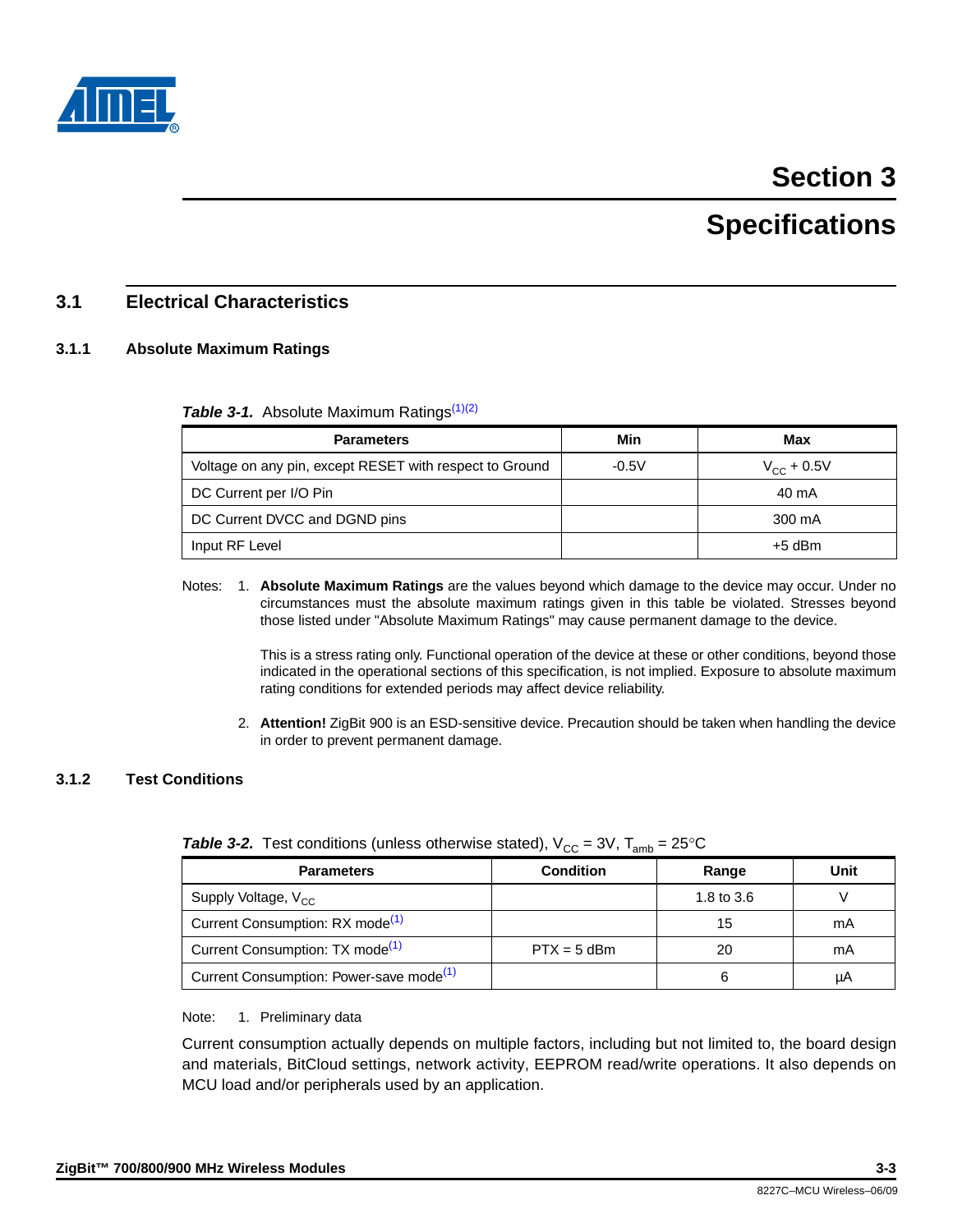#### <span id="page-10-0"></span>**3.1.3 RF Characteristics**

| <b>Parameters</b>                     | <b>Condition</b>          | Range                                               | <b>Unit</b>     |
|---------------------------------------|---------------------------|-----------------------------------------------------|-----------------|
| <b>Frequency Band</b>                 |                           | 779 to 787<br>868 to 868.6<br>902 to 928            | <b>MHz</b>      |
| Number of Channels                    |                           | 15                                                  |                 |
| <b>Channel Spacing</b>                |                           | 2                                                   | <b>MHz</b>      |
| <b>Transmitter Output Power</b>       |                           | $-11$ to $+11$                                      | dB <sub>m</sub> |
| <b>Receiver Sensitivity</b>           | AWGN channel, $PER = 1\%$ |                                                     |                 |
| 20 kbit/ $s^{(2)}$                    |                           | $-110$                                              |                 |
| 40 kbit/ $s^{(2)}$                    | PSDU length of 20 octets  | $-108$                                              | dBm             |
| 100 kbit/ $s^{(2)}$                   |                           | $-101$                                              |                 |
| 250 kbit/s <sup>(2)</sup>             |                           | $-100$                                              |                 |
| 200 kbit/s                            |                           | $-97$                                               |                 |
| 400 kbit/s                            |                           | $-90$                                               |                 |
| 500 kbit/s                            | PSDU length of 127 octets | $-97$                                               |                 |
| 1000 kbit/s                           |                           | $-92$                                               |                 |
|                                       | <b>BPSK</b> modulation    | 20 (at 868 MHz),<br>40 (at 915 MHz)                 | kbps            |
| On-Air Data Rate                      | O-QPSK modulation         | 100 (at 868 MHz)<br>250 (at 915 MHz<br>and 784 MHz) |                 |
| TX Output/ RX Input Nominal Impedance | For balanced output       | 100                                                 | $\Omega$        |
| Range, outdoors <sup>(1)</sup>        | For balanced output       | 6                                                   | km              |

*Table 3-3.* RF Characteristics

<span id="page-10-3"></span><span id="page-10-2"></span>Notes: 1. Preliminary data

2. IEEE 802.15.4-2006 compliant

#### <span id="page-10-1"></span>**3.1.4 ATmega1281V Microcontroller Characteristics**

| <b>Parameters</b>          | <b>Condition</b> | Range | Unit       |
|----------------------------|------------------|-------|------------|
| On-chip Flash Memory size  |                  | 128   | Kbytes     |
| On-chip RAM size           |                  | 8     | Kbytes     |
| On-chip EEPROM size        |                  | 4     | Kbytes     |
| <b>Operation Frequency</b> |                  | 4     | <b>MHz</b> |

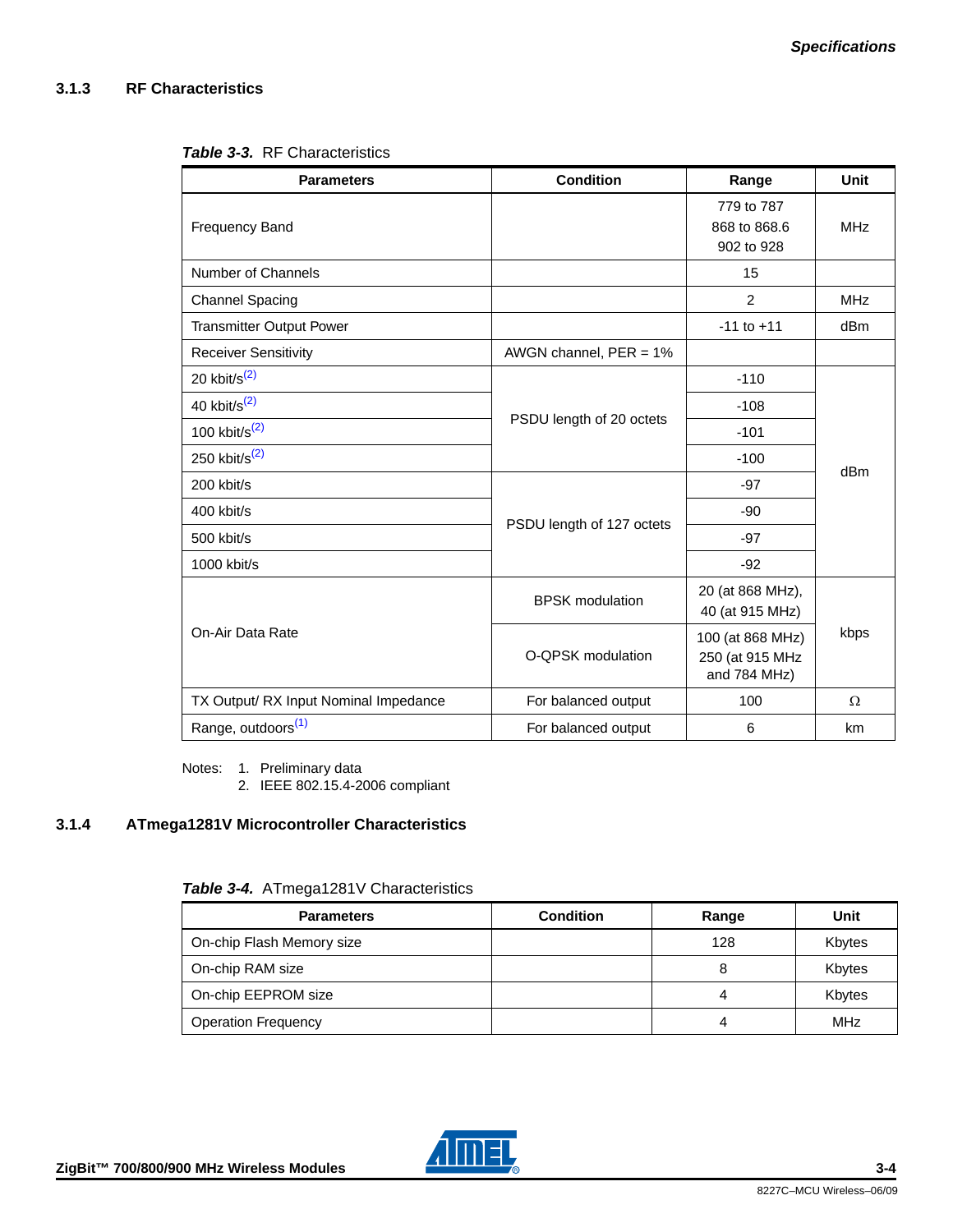#### <span id="page-11-0"></span>**3.1.5 Module Interfaces characteristics**

#### *Table 3-5.* Module Interfaces characteristics

| <b>Parameters</b>               | <b>Condition</b>                 | Range               | Unit      |
|---------------------------------|----------------------------------|---------------------|-----------|
| <b>UART Maximum Baud Rate</b>   |                                  | 38.4                | kbps      |
| ADC Resolution/ Conversion Time | In the single<br>conversion mode | 10/200              | Bits/µs   |
| <b>ADC Input Resistance</b>     |                                  | >1                  | $M\Omega$ |
| ADC Reference Voltage (VREF)    |                                  | 1.0 to $V_{CC}$ - 3 | V         |
| <b>ADC Input Voltage</b>        |                                  | $0 - VREF$          | v         |
| 1 <sup>2</sup> C Maximum Clock  |                                  | 222                 | kHz       |
| GPIO Output Voltage (High/Low)  | -10/5 mA, $V_{CC} = 3V$          | 2.3/0.5             | V         |
| Real Time Oscillator Frequency  |                                  | 32.768              | kHz       |

### <span id="page-11-1"></span>**3.2 Physical/Environmental Characteristics and Outline**

| <b>Parameters</b>                        | Value                                                | <b>Comments</b>                                               |
|------------------------------------------|------------------------------------------------------|---------------------------------------------------------------|
| Size                                     | $18.8 \times 13.5 \times 2.0$ mm                     | ATZB-900-B0                                                   |
| Operating Temperature Range              | -20 $\mathrm{^{\circ}C}$ to +70 $\mathrm{^{\circ}C}$ | -40 $\degree$ C to +85 $\degree$ C operational <sup>(1)</sup> |
| <b>Operating Relative Humidity Range</b> | no more than 80%                                     |                                                               |

<span id="page-11-2"></span>Note: 1. Minor degration of clock stability may occur.

#### *Figure 3-1.* ATZB-900-B0 Mechanical drawing



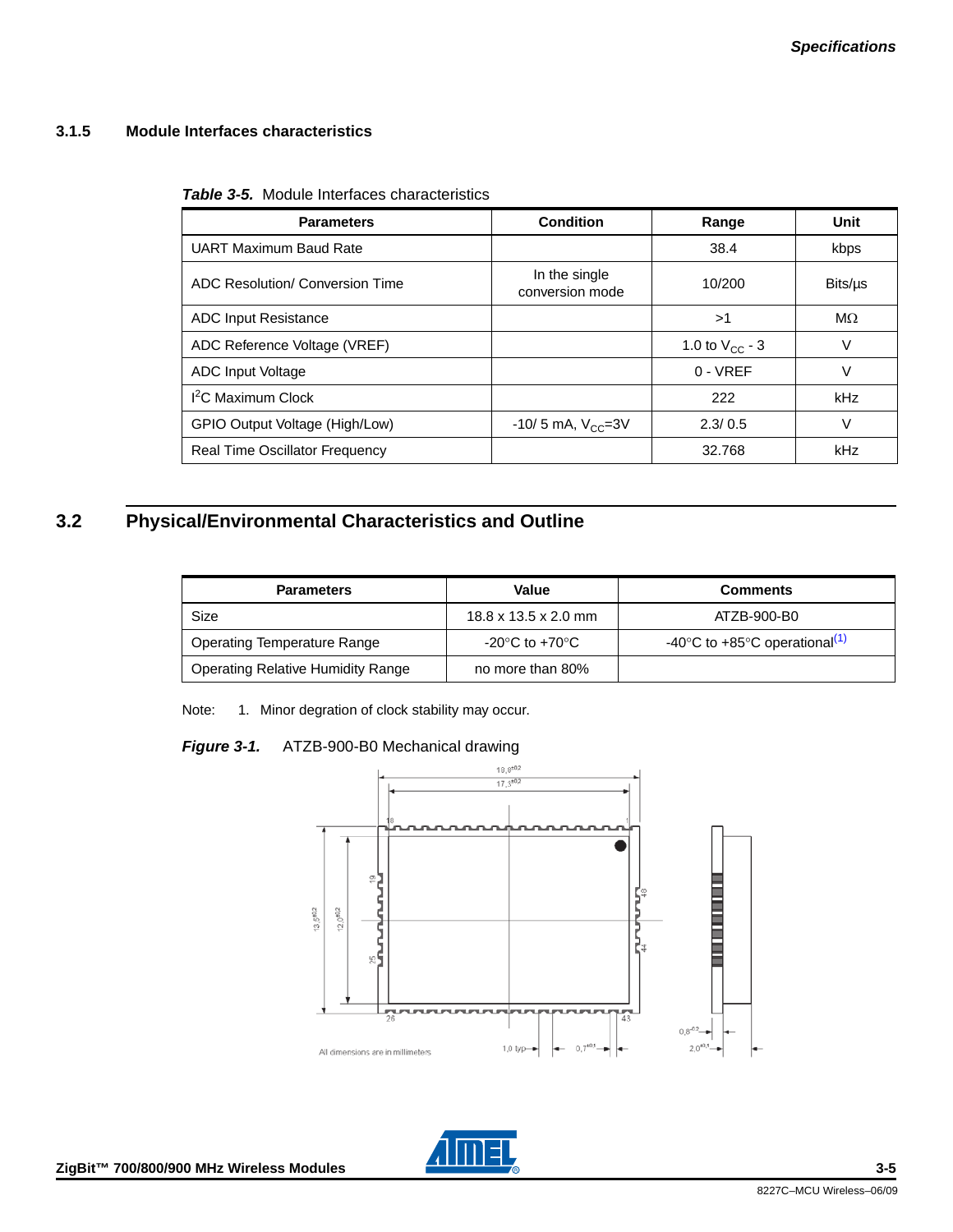### <span id="page-12-0"></span>**3.3 Pin Configuration**





*Table 3-6.* Pin descriptions

| <b>Connector</b><br><b>Pin</b> | <b>Pin Name</b>   | <b>Description</b>                                                                                                                                                              | <b>VO</b>    | <b>Default</b><br><b>State after</b><br>Power on |
|--------------------------------|-------------------|---------------------------------------------------------------------------------------------------------------------------------------------------------------------------------|--------------|--------------------------------------------------|
| 1                              | SPI_CLK           | Reserved for stack operation <sup>(4)</sup>                                                                                                                                     | O            |                                                  |
| $\overline{c}$                 | SPI_MISO          | Reserved for stack operation <sup>(4)</sup>                                                                                                                                     | 1/O          |                                                  |
| 3                              | SPI_MOSI          | Reserved for stack operation <sup>(4)</sup>                                                                                                                                     | 1/O          |                                                  |
| 4                              | GPIO <sub>0</sub> | General Purpose digital Input/Output 0 <sup>(2)(3)(4)(7)</sup>                                                                                                                  | 1/O          | tri-state                                        |
| 5                              | GPIO1             | General Purpose digital Input/Output 1 <sup>(2)(3)(4)(7)</sup>                                                                                                                  | I/O          | tri-state                                        |
| 6                              | GPIO <sub>2</sub> | General Purpose digital Input/Output 2 <sup>(2)(3)(4)(7)</sup>                                                                                                                  | 1/O          | tri-state                                        |
| $\overline{7}$                 | OSC32K_OUT        | 32.768 kHz clock output $(4)(5)$                                                                                                                                                | O            |                                                  |
| 8                              | <b>RESET</b>      | Reset input (active low) $(4)$                                                                                                                                                  |              |                                                  |
| 9,22,23                        | <b>DGND</b>       | <b>Digital Ground</b>                                                                                                                                                           |              |                                                  |
| 10                             | CPU_CLK           | RF clock output. When module is in active state,<br>4 MHz signal is present on this line. While module<br>is in the sleeping state, clock generation is also<br>stopped $(4)$ . | O            |                                                  |
| 11                             | I2C_CLK           | $I^2C$ serial clock output <sup>(2)(3)(4)(7)</sup>                                                                                                                              | $\Omega$     | tri-state                                        |
| 12                             | I2C_DATA          | $I2C$ serial clock input/output <sup>(2)(3)(4)(7)</sup>                                                                                                                         | 1/O          | tri-state                                        |
| 13                             | UART_TXD          | UART transmit output <sup>(1)(2)(3)(4)(7)</sup>                                                                                                                                 | O            | tri-state                                        |
| 14                             | UART_RXD          | UART receive input <sup>(1)(2)(3)(4)(7)</sup>                                                                                                                                   | I            | tri-state                                        |
| 15                             | UART_RTS          | RTS input (Request To send) for UART hardware<br>flow control. Active $low^{(2)(3)(4)(7)}$                                                                                      | $\mathbf{I}$ | tri-state                                        |

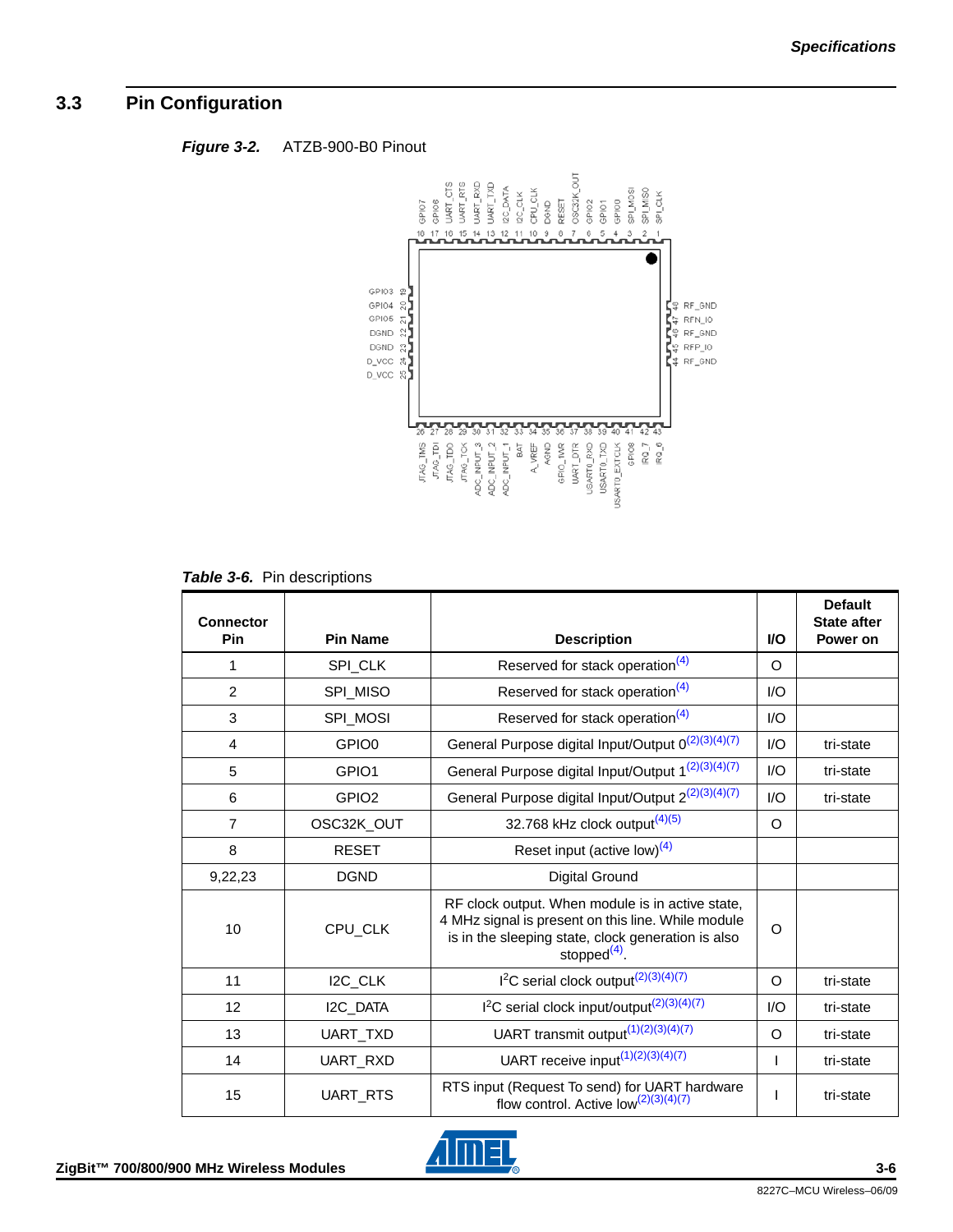| <b>Connector</b><br>Pin | <b>Pin Name</b>   | <b>Description</b>                                                                               | I/O          | <b>Default</b><br><b>State after</b><br>Power on |
|-------------------------|-------------------|--------------------------------------------------------------------------------------------------|--------------|--------------------------------------------------|
| 16                      | UART_CTS          | CTS output (Clear To send) for UART hardware<br>flow control. Active $low^{(2)(3)(4)(7)}$        | O            | tri-state                                        |
| 17                      | GPIO <sub>6</sub> | General Purpose digital Input/Output 6 <sup>(2)(3)(4)(7)</sup>                                   | I/O          | tri-state                                        |
| 18                      | GPIO7             | General Purpose digital Input/Output 7 <sup>(2)(3)(4)(7)</sup>                                   | I/O          | tri-state                                        |
| 19                      | GPIO <sub>3</sub> | General Purpose digital Input/Output 3 <sup>(2)(3)(4)(7)</sup>                                   | 1/O          | tri-state                                        |
| 20                      | GPIO4             | General Purpose digital Input/Output 4 <sup>(2)(3)(4)(7)</sup>                                   | I/O          | tri-state                                        |
| 21                      | GPIO <sub>5</sub> | General Purpose digital Input/Output 5 <sup>(2)(3)(4)(7)</sup>                                   | 1/O          | tri-state                                        |
| 24,25                   | D_VCC             | Digital Supply Voltage $(V_{CC})^{(9)}$                                                          |              |                                                  |
| 26                      | JTAG_TMS          | JTAG Test Mode Select <sup>(2)(3)(4)(6)</sup>                                                    | I            |                                                  |
| 27                      | JTAG_TDI          | JTAG Test Data Input <sup>(2)(3)(4)(6)</sup>                                                     | I            |                                                  |
| 28                      | JTAG_TDO          | JTAG Test Data Output <sup>(2)(3)(4)(6)</sup>                                                    | $\circ$      |                                                  |
| 29                      | JTAG_TCK          | JTAG Test Clock <sup>(2)(3)(4)(6)</sup>                                                          | I            |                                                  |
| 30                      | ADC_INPUT_3       | ADC Input Channel 3 <sup>(2)(3)(7)</sup>                                                         | I            | tri-state                                        |
| 31                      | ADC_INPUT_2       | ADC Input Channel 2 <sup>(2)(3)(7)</sup>                                                         | I            | tri-state                                        |
| 32                      | ADC_INPUT_1       | ADC Input Channel 1 <sup>(2)(3)(7)</sup>                                                         | I            | tri-state                                        |
| 33                      | <b>BAT</b>        | ADC Input Channel 0, used for battery level<br>measurement. This pin equals $V_{CC}/3$ (2)(3)(7) | I            | tri-state                                        |
| 34                      | A_VREF            | Input/Output reference voltage for ADC                                                           | I/O          | tri-state                                        |
| 35                      | <b>AGND</b>       | Analog ground                                                                                    |              |                                                  |
| 36                      | GPIO_1WR          | 1-wire interface $(2)(3)(4)(7)$                                                                  | I/O          |                                                  |
| 37                      | UART_DTR          | DTR input (Data Terminal Ready) for UART.<br>Active $low^{(2)(3)(4)(7)}$                         | I            | tri-state                                        |
| 38                      | USART0_RXD        | USART/SPI Receive pin <sup>(2)(3)(4)(7)</sup>                                                    | I            | tri-state                                        |
| 39                      | USART0_TXD        | USART /SPI Transmit pin <sup>(2)(3)(4)(7)</sup>                                                  | O            | tri-state                                        |
| 40                      | USART0_EXTCLK     | USART/SPI External Clock <sup>(2)(3)(4)(7)</sup>                                                 | I/O          | tri-state                                        |
| 41                      | GPIO8             | General Purpose Digital Input/Output 8 <sup>(2)(3)(4)(7)</sup>                                   | I/O          | tri-state                                        |
| 42                      | $IRQ_7$           | Digital Input Interrupt request $7^{(2)(3)(4)(7)}$                                               | L            | tri-state                                        |
| 43                      | IRQ <sub>6</sub>  | Digital Input Interrupt request 6 <sup>(2)(3)(4)(7)</sup>                                        | $\mathsf{I}$ | tri-state                                        |
| 44,46,48                | RF GND            | <b>RF Analog Ground</b>                                                                          |              |                                                  |
| 45                      | RFP_IO            | Differential RF Input/Output                                                                     | I/O          |                                                  |
| 47                      | RFN_IO            | Differential RF Input/Output                                                                     | I/O          |                                                  |

*Table 3-6.* Pin descriptions (Continued)

<span id="page-13-3"></span><span id="page-13-1"></span>Notes: 1. The UART\_TXD pin is intended for input (i.e. its designation as "TXD" implies some complex system containing ZigBit 900 as its RF terminal unit), while UART\_RXD pin, vice versa, is for output.

- 2. Most of pins can be configured for general purpose I/O or for some alternate functions as described in details in the ATmega1281V Datasheet [1].
- <span id="page-13-2"></span>3. GPIO pins can be programmed either for output, or for input with/without pull-up resistors. Output pin drivers are strong enough to drive LED displays directly (refer to figures on pages 387-388, [1]).
- <span id="page-13-0"></span>4. All digital pins are provided with protection diodes to D\_VCC and DGND

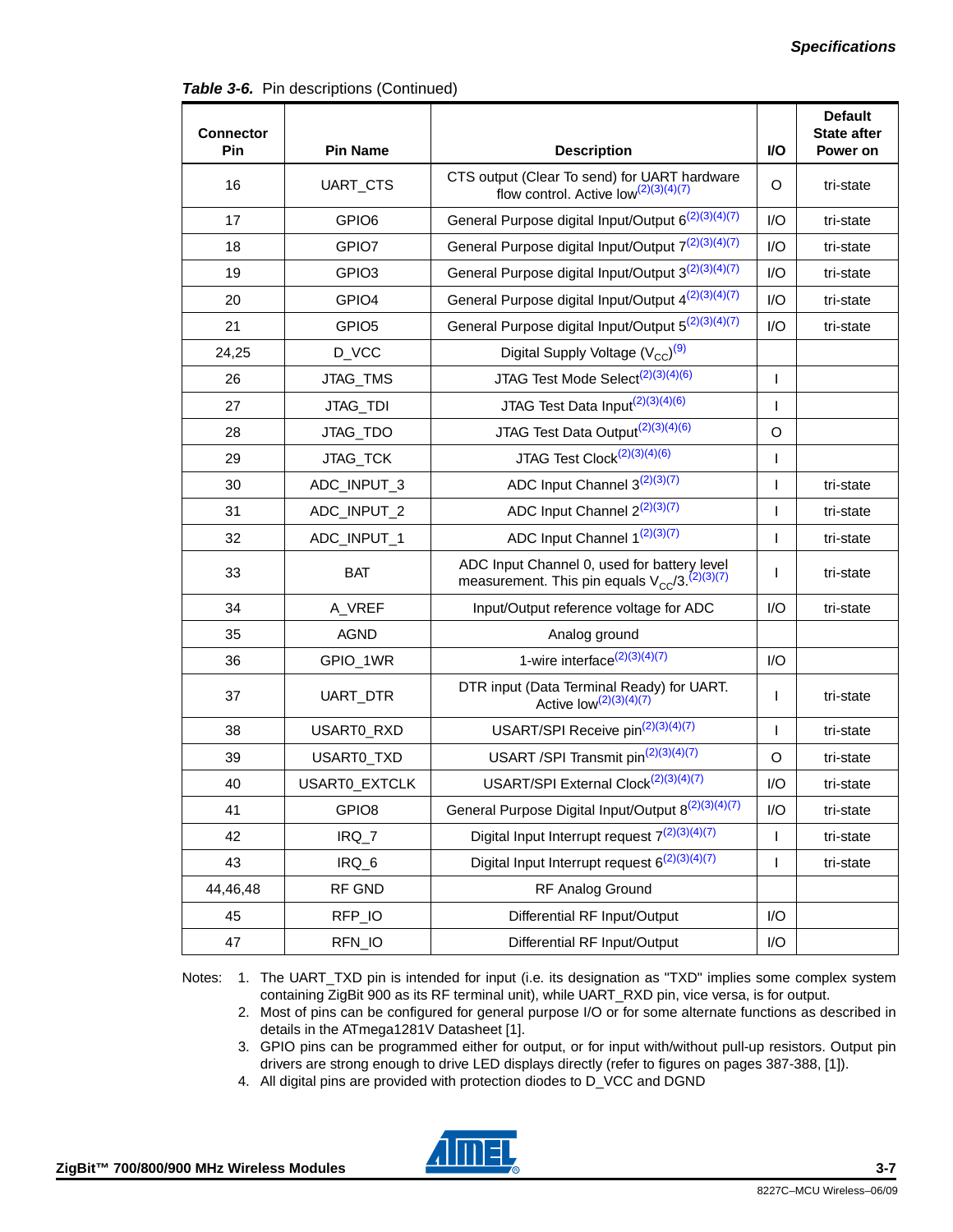- <span id="page-14-1"></span>5. It is strongly recommended to avoid assigning an alternate function for OSC32K\_OUT pin because it is used by BitCloud. However, this signal can be used if another peripheral or host processor requires 32.768 kHz clock, otherwise this pin can be disconnected.
- <span id="page-14-3"></span>6. Normally, JTAG\_TMS, JTAG\_TDI, JTAG\_TDO, JTAG\_TCK pins are used for on-chip debugging and flash burning. They can be used for A/D conversion if JTAGEN fuse is disabled.
- <span id="page-14-0"></span>7. The following pins can be configured with the BitCloud software to be general-purpose I/O lines: GPIO0, GPIO1, GPIO2, GPIO3, GPIO4, GPIO5, GPIO6, GPIO7, GPIO8, GPIO\_1WR, I2C\_CLK, I2C\_DATA, UART\_TXD, UART\_RXD, UART\_RTS, UART\_CTS, ADC\_INPUT\_3, ADC\_INPUT\_2, ADC\_INPUT\_1, BAT, UART\_DTR, USART0\_RXD, USART0\_TXD, USART0\_EXTCLK, IRQ\_7, IRQ\_6. Additionally, four JTAG lines can be programmed with software as GPIO as well, but this requires changing the fuse bits and will disable JTAG debugging.
- 8. With BitCloud, CTS pin can be configured to indicate sleep/active condition of the module thus providing mechanism for power management of host processor. If this function is necessary, connection of this pin to external pull-down resistor is recommended to prevent the undesirable transients during module reset process.
- <span id="page-14-2"></span>9. Using ferrite bead and 1 µF capacitor located closely to the power supply pin is recommended, as shown below.



10. In SPI mode, USART0\_EXTCLK is output. In USART mode, this pin can be configured as either input or output pin.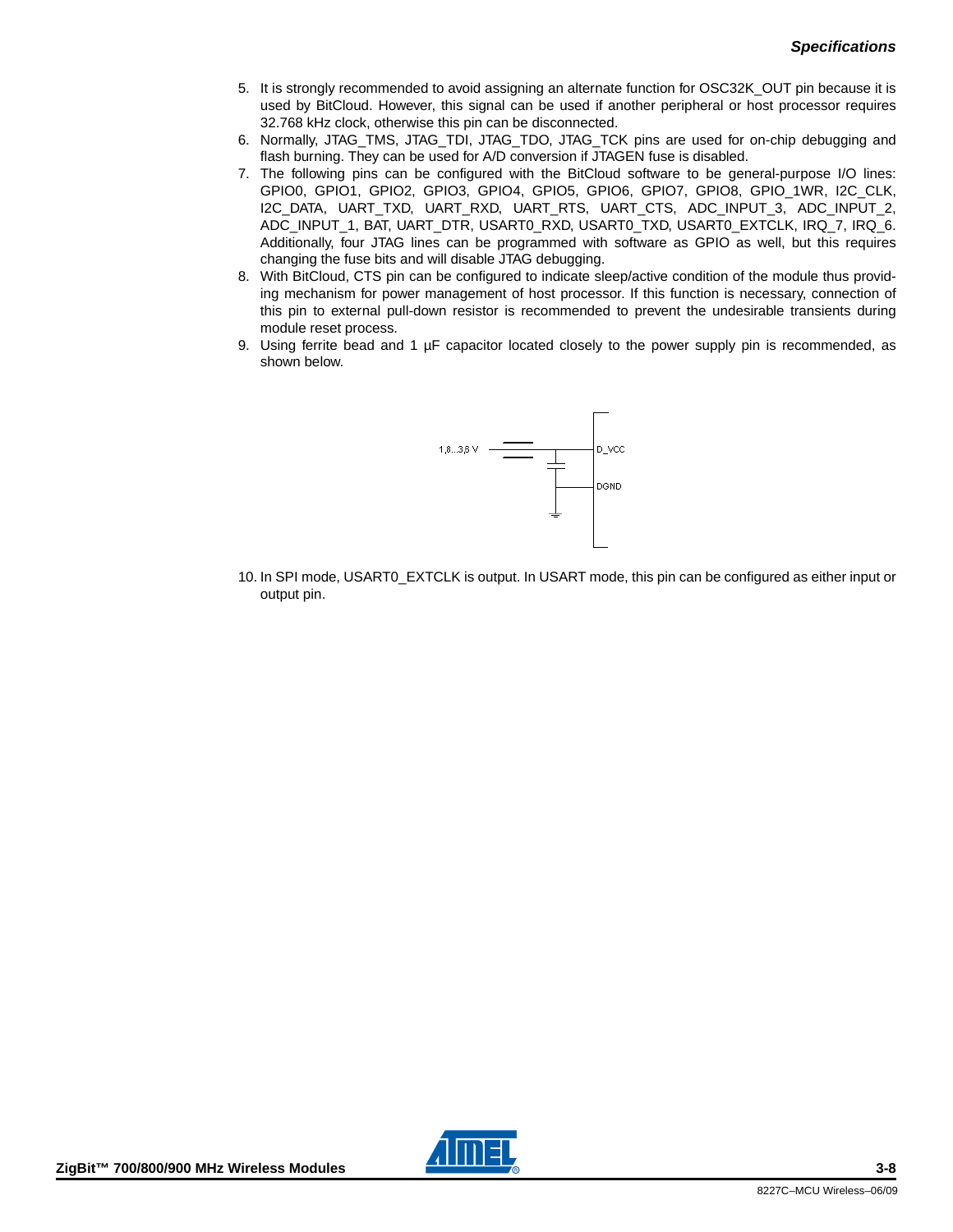



#### <span id="page-15-0"></span>**3.4 Mounting Information**

The below diagrams show the PCB layout recommended for ZigBit 900 module. Neither via-holes nor wires are allowed on the PCB upper layer in area occupied by the module. As a critical requirement, RF\_GND pins should be grounded via several holes to be located right next to the pins thus minimizing inductance and preventing both mismatch and losses.

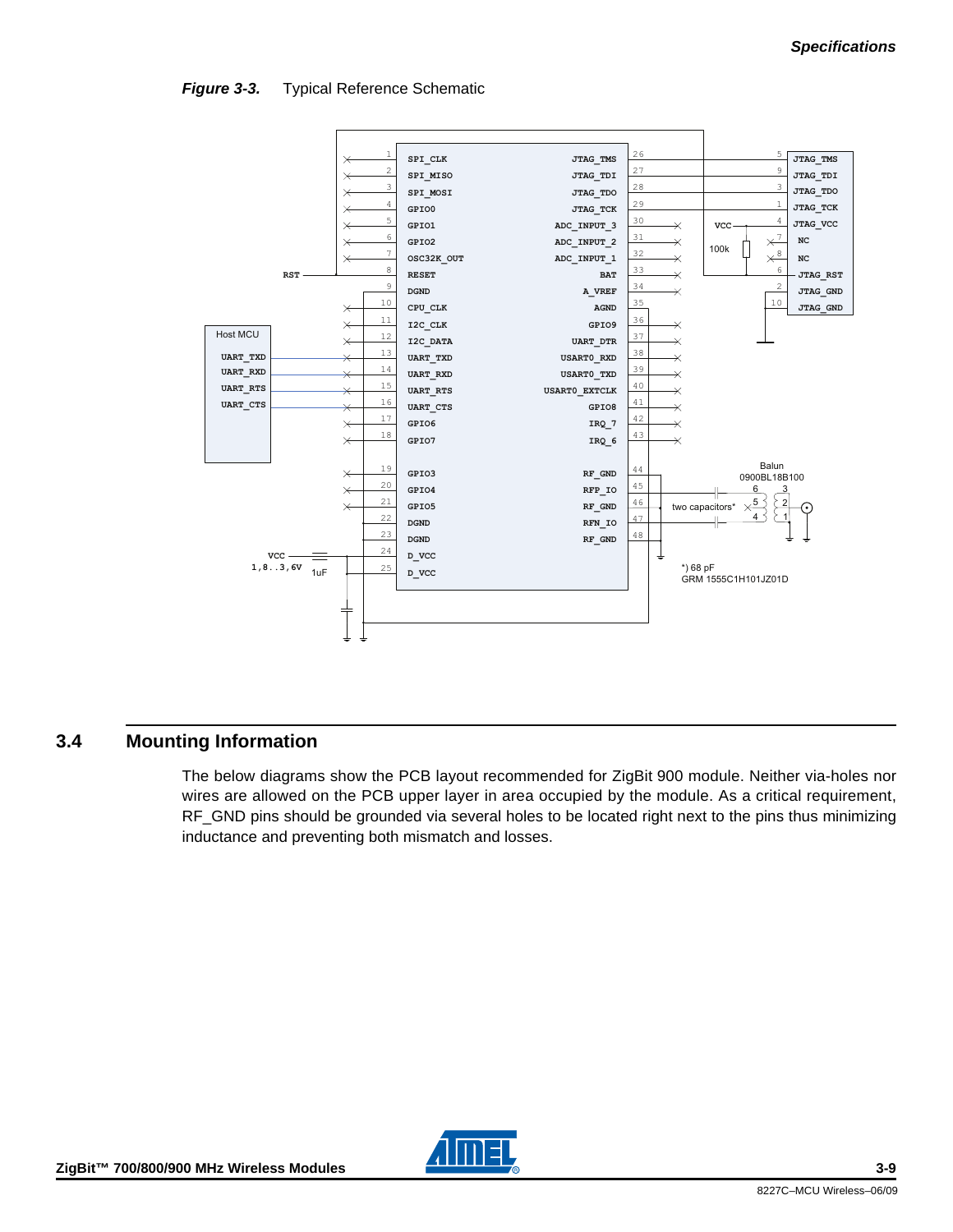

### *Figure 3-4.* ATZB-900-B0 PCB Recommended Layout, Top View

### <span id="page-16-0"></span>**3.5 Soldering Profile**

The J-STD-020C-compliant soldering profile is recommended, as given below.

| Table 3-7. Soldering Profile <sup>(1)</sup> |  |  |
|---------------------------------------------|--|--|
|---------------------------------------------|--|--|

| <b>Profile Feature</b>                      | <b>Green Package</b> |  |
|---------------------------------------------|----------------------|--|
| Average ramp-up rate (217 °C to peak)       | $3 °C/s$ max.        |  |
| Preheat temperature 175 °C $\pm$ 25 °C      | 180 s max.           |  |
| Temperature maintained above 217 °C         | 60 s to 150 s        |  |
| Time within 5 °C of actual peak temperature | 20 s to 40 s         |  |
| Peak temperature range                      | $6^{\circ}$ C/s max. |  |
| Ramp-down rate                              | 8 minutes max.       |  |

<span id="page-16-2"></span>Note: 1. The package is backward compatible with Pb/Sn soldering profile

### <span id="page-16-1"></span>**3.6 Antenna Reference Design**

This section presents PCB design which may be used to combine ZigBit 900 with an external antenna This antenna reference designs is recommended for successful design-in.

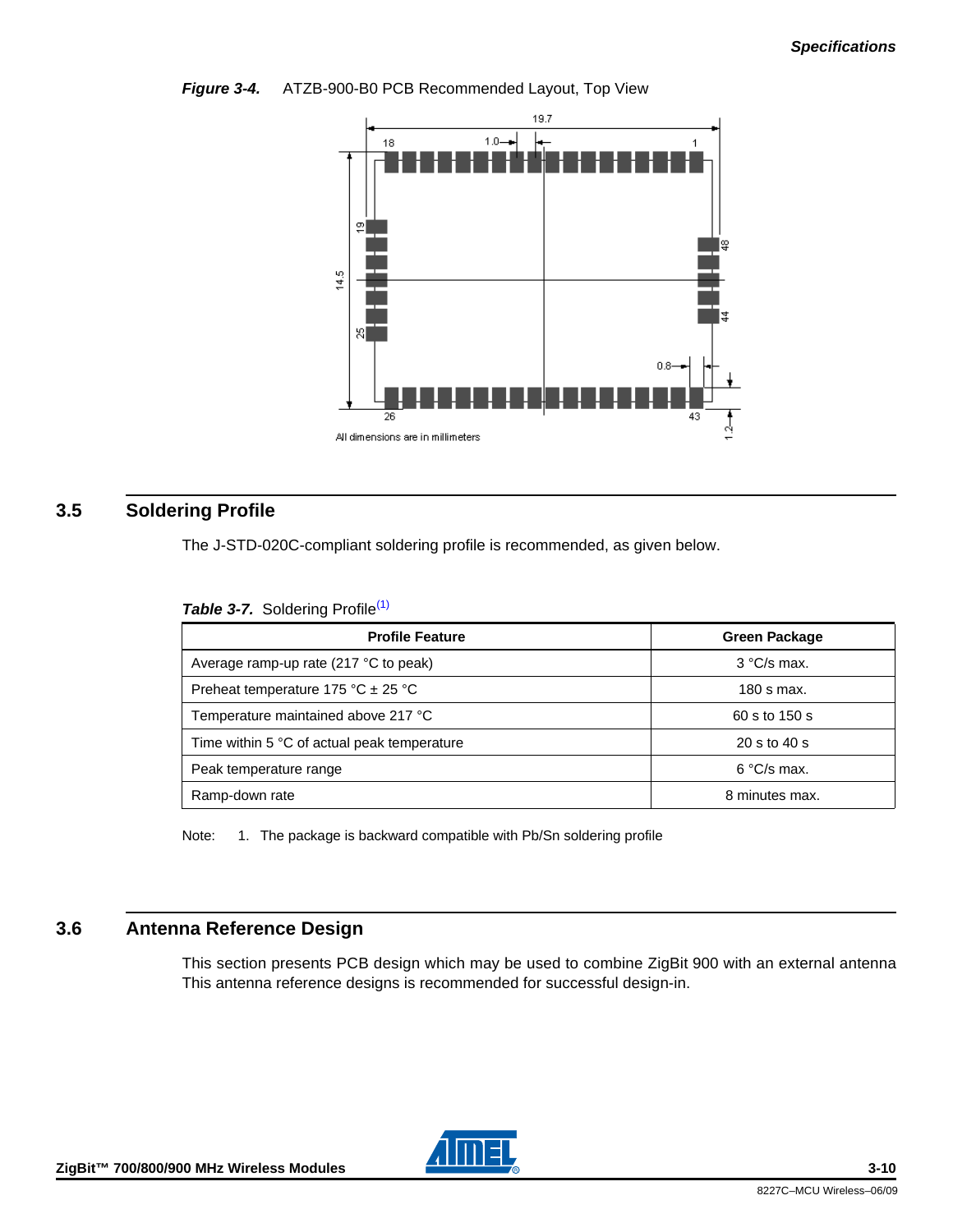

*Figure 3-5.* FCC/CE compliant RF reference design with RP-SMA connector recommended for ATZB-900-B0

Material: FR-4. thickness 1 mm All dimensions are in millimeters

Multiple factors affect proper antenna match, hence, affecting the antenna pattern. The particular factors are the board material and thickness, shields, the material used for enclosure, the board neighborhood, and other components adjacent to antenna.

#### <span id="page-17-0"></span>**3.6.1 General recommendations**

- Metal enclosure should not be used. Using low profile enclosure might also affect antenna tuning.
- Placing high profile components next to antenna should be avoided.
- Having holes punched around the periphery of the board eliminates parasitic radiation from the board edges also distorting antenna pattern.
- ZigBit 900 module should not be placed next to the consumer electronics which might interfere with ZigBit 900's RF frequency band.

The board design should prevent propagation of microwave field inside the board material. Electromagnetic waves of high frequency may penetrate the board thus making the edges of the board radiate, which may distort the antenna pattern. To eliminate this effect, metalized and grounded holes must be placed around the board's edges.

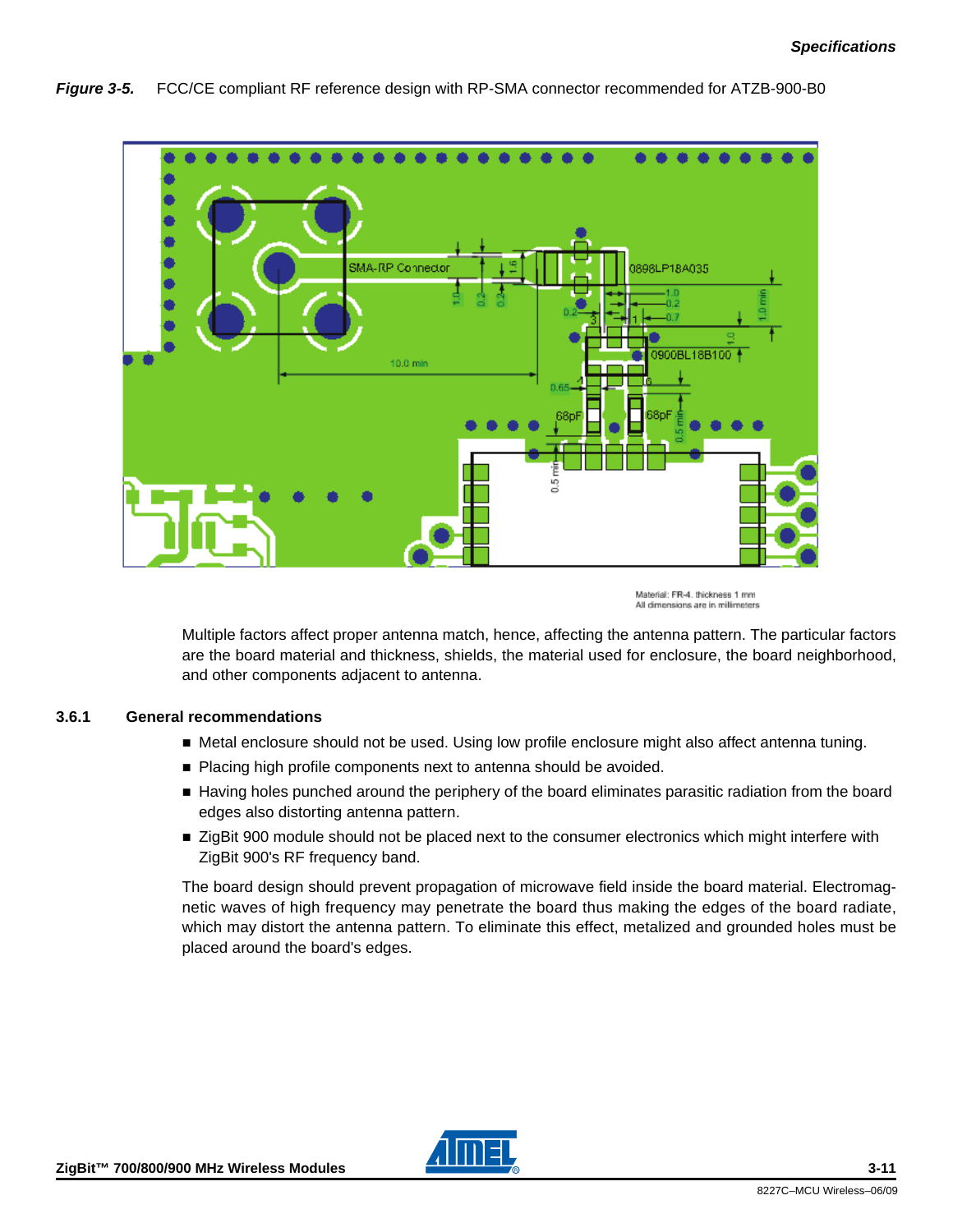<span id="page-18-0"></span>

# **Section 4**

# **Ordering Information**

### <span id="page-18-1"></span>**4.1 Ordering Information**

| <b>Part Number</b> | <b>Description</b>                                                      |
|--------------------|-------------------------------------------------------------------------|
| $ATZB-900-B0R$     | 783/868/915 MHz IEEE802.15.4/ZigBee Wireless Module w/ Balanced RF Port |

<span id="page-18-2"></span>Note: 1. Tape and Reel quantity: 200